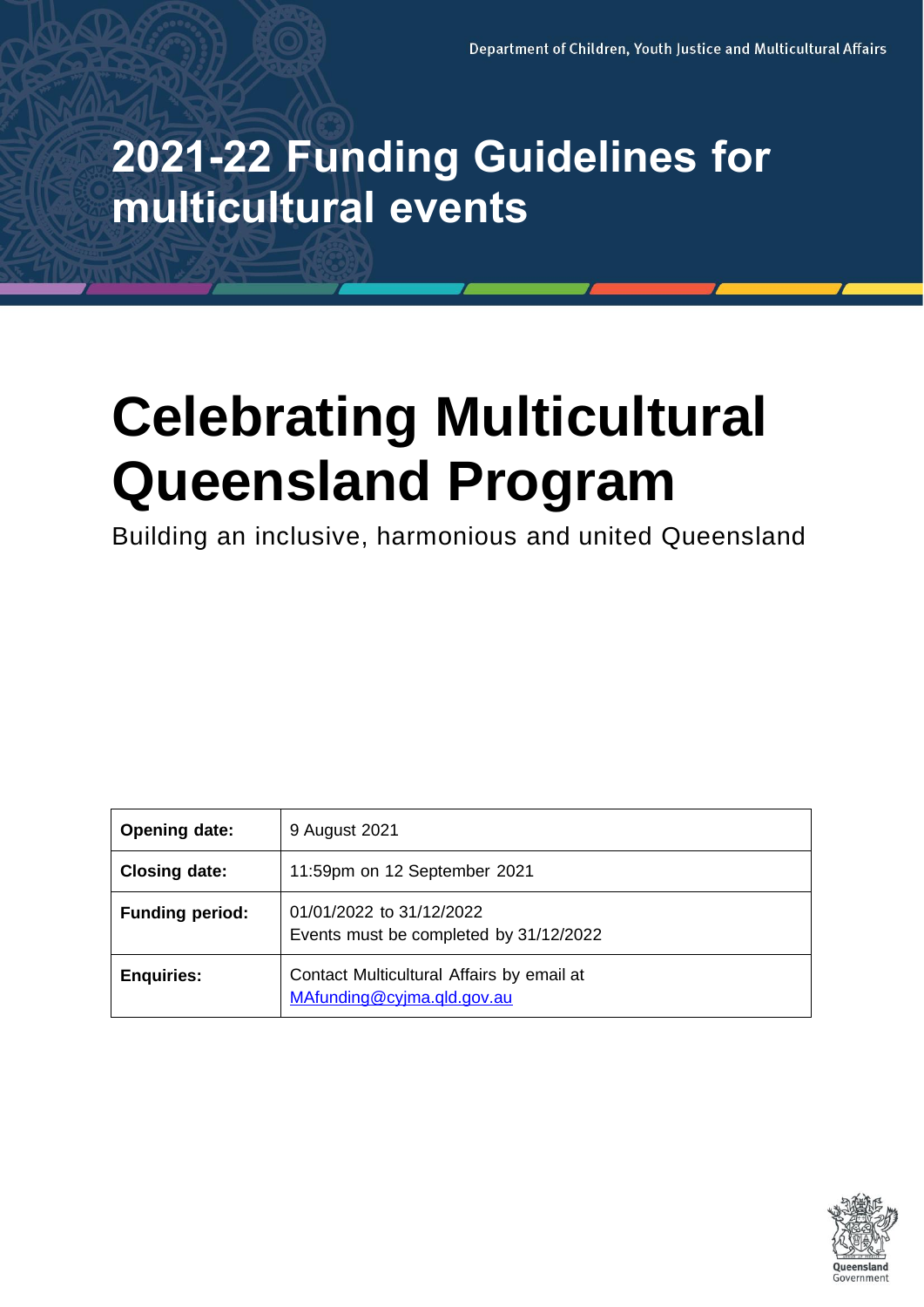### <span id="page-1-0"></span>**Contents**

| 1.  |                                                                                     |     |
|-----|-------------------------------------------------------------------------------------|-----|
| 2.  |                                                                                     |     |
|     |                                                                                     |     |
|     |                                                                                     |     |
|     |                                                                                     |     |
|     |                                                                                     |     |
| 3.  |                                                                                     |     |
|     |                                                                                     |     |
|     |                                                                                     |     |
| 4.  |                                                                                     |     |
| 5.  |                                                                                     |     |
|     |                                                                                     |     |
|     |                                                                                     |     |
|     |                                                                                     |     |
| 6.  |                                                                                     |     |
|     |                                                                                     |     |
|     |                                                                                     |     |
| 7.  |                                                                                     |     |
| 8.  |                                                                                     |     |
| 9.  |                                                                                     |     |
| 10. |                                                                                     |     |
|     |                                                                                     |     |
|     | 12. How will applications be assessed?.                                             | .10 |
|     |                                                                                     |     |
|     |                                                                                     |     |
|     |                                                                                     |     |
|     |                                                                                     |     |
|     |                                                                                     |     |
|     |                                                                                     |     |
|     |                                                                                     |     |
|     | Events in Queensland, Best Practice Guidelines for event delivery in Queensland  14 |     |
|     |                                                                                     |     |
|     |                                                                                     |     |
|     |                                                                                     |     |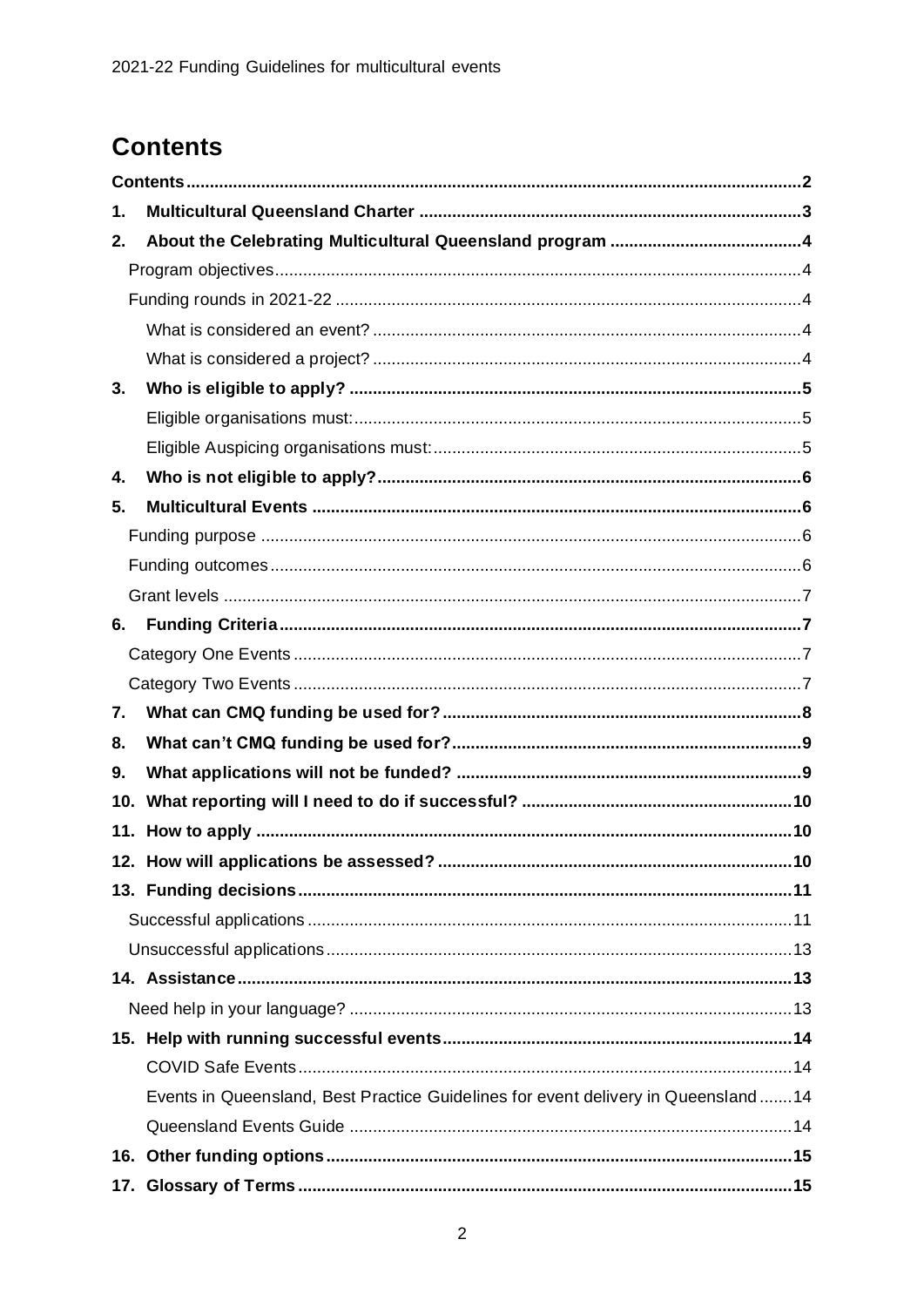### <span id="page-2-0"></span>**1. Multicultural Queensland Charter**

The *[Multicultural Recognition Act](https://www.cyjma.qld.gov.au/multicultural-affairs/policy-governance/multicultural-recognition-act-2016) 2016* recognises the valuable contribution of culturally diverse groups to the Queensland community, promotes Queensland as a united, harmonious and inclusive community, and ensures services provided by government are responsive to the cultural diversity of our communities.

The *Multicultural Recognition Act 2016* establishes the Multicultural Queensland Charter, which has the following principles:

- 1. A shared commitment to Queensland and Australia, and a free and democratic society governed by the rule of law, fosters a strong and unified community.
- 2. The people of Queensland come from many diverse backgrounds and have worked, and continue to work together to build a prosperous, fair and harmonious Queensland.
- 3. The people of Queensland should be able to express and celebrate, in a lawful way, their cultural, linguistic and religious diversity.
- 4. Equal rights and responsibilities under the law and equitable access to the services provided or funded by the government for all people of Queensland helps build a fair community.
- 5. A shared commitment, among members of the Queensland community, to mutual respect, fair treatment and valuing the diversity of peoples in the community fosters a caring, safe and inclusive community.
- 6. The creation of opportunities that encourage the full participation of people from diverse backgrounds in the cultural, economic, political and social life of Queensland helps build a prosperous state.
- 7. Sustained, respectful and inclusive engagement between all individuals, groups and the government are a basis for mutual understanding.
- 8. A unified and harmonious community promotes a sense of belonging among its people and builds community confidence and resilience.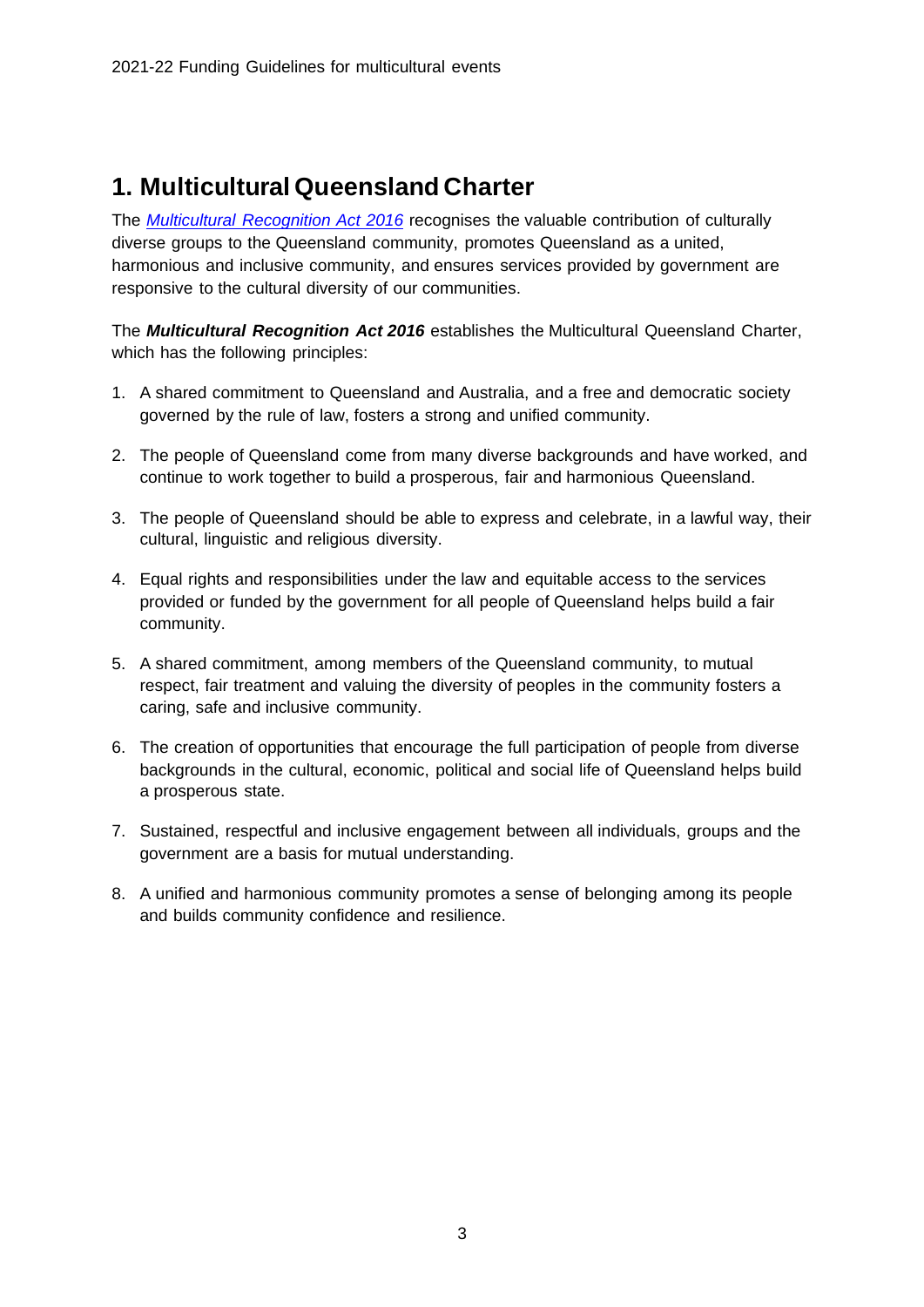### <span id="page-3-0"></span>**2. About the Celebrating Multicultural Queensland program**

The Celebrating Multicultural Queensland (CMQ) program provides funding towards multicultural events and projects that engage people from culturally diverse backgrounds, including people who arrived in Australia as migrants or refugees, people seeking asylum, members of diverse cultural groups and the wider community, to contribute to building a united, harmonious and inclusive Queensland.

#### <span id="page-3-1"></span>**Program objectives**

The objectives of the CMQ program, in alignment with the Multicultural Queensland Charter, is to provide funding for events and projects that promote:

- Queensland's multicultural identity
- intercultural connections and community participation
- increased understanding between diverse cultural groups
- increased engagement of general community groups in connecting and welcoming people from culturally diverse backgrounds into a wide range of community activities.

#### <span id="page-3-2"></span>**Funding rounds in 2021-22**

- **Multicultural Events** Open from **Monday, 9 August 2021** to **Sunday, 12 September 2021** for events to be delivered in 2022 (calendar year).
- **Multicultural Projects** the funding round for multicultural projects to be delivered in the 2022-23 financial year will be announced at a later time in 2021.

#### <span id="page-3-3"></span>**What is considered an event?**

- A festival that showcases the cultures and traditions of multiple cultural groups to enhance appreciation and recognition of the diverse cultures in Queensland and promote community awareness about the benefits of multiculturalism.
- A cultural event that celebrates the traditions of people from a particular cultural group or community, together with the wider community; usually held on a particular date of cultural significance or as a celebration of cultural heritage.

#### <span id="page-3-4"></span>**What is considered a project?**

- Community-based activities (e.g. training workshops, skills development, capability development), to address an identified issue. Activities are conducted over a period of time with key deliverables/milestones and specified anticipated outcomes.
- A series of activities that generate benefits at an individual or community level, such as increased community participation, economic independence or access to opportunities within a local community.

#### **NOTE: Ensure you submit your application under the correct funding round.**

If you submit an application under an incorrect funding round, your application will be ineligible.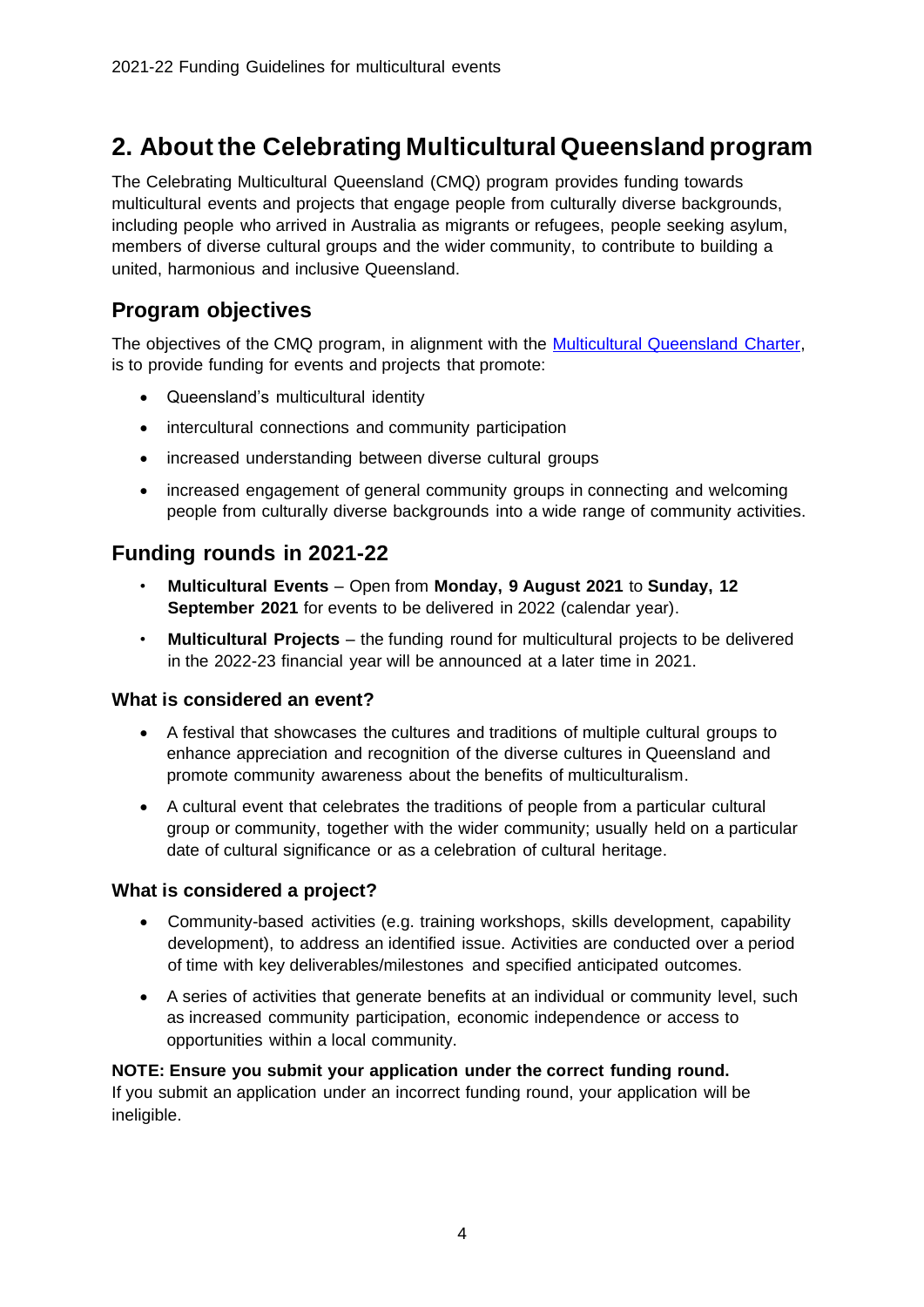### <span id="page-4-0"></span>**3. Who is eligible to apply?**

- **Not-for-profit/charitable legal entities** established under the:
	- o *Associations Incorporation Act 1981* (Qld);
	- o *Corporations Act 2001* (Cwlth);
	- o *Cooperatives Act 1997* (Qld);
	- o *Corporations (Aboriginal and Torres Strait Islander) Act 2006* (Cwlth).
- **Local Government bodies** constituted under the:
	- o *Local Government Act 2009* (Qld);
	- o *City of Brisbane Act 2010* (Qld).
- **P&C Associations** established under the *Education (General Provisions) Act 2006*  (Qld).
- **Charitable institutions** granted letters patent under the *Religious Educational and Charitable Institutions Act 1861* (Qld).
- **Queensland Universities** established under a university Act.

#### <span id="page-4-1"></span>**Eligible organisations must:**

- have a registered and current Australian Business Number (ABN) that is not for a commercial entity or individual; or hold an exemption from registration;
- have operations or deliver ongoing services in Queensland;
- hold public liability insurance to the value of not less than \$10 million; or
	- $\circ$  provide evidence of plans to obtain insurance to the value of not less than \$10 million to cover the proposed event or project;
- have no overdue reports, or service delivery or performance issues for funding previously or currently provided by the Department of Children, Youth Justice and Multicultural Affairs (the Department). **Applicants with overdue Acquittal Reports at the time a funding round closes will not be considered for funding.** To check if you are up to date with your reports, please email [MAfunding@cyjma.qld.gov.au.](mailto:MAfunding@cyjma.qld.gov.au)

**If you are not incorporated or do not have an active ABN**, you can ask an eligible organisation to auspice your event. If successful in receiving funding, the auspicing organisation will be required to enter into a funding agreement, to receive the funds and to submit report/s.

#### <span id="page-4-2"></span>**Eligible Auspicing organisations must:**

- have a registered and current Australian Business Number (ABN) that is not for a commercial entity or individual; or hold an exemption from registration;
- have operations or deliver ongoing services in Queensland;
- hold public liability insurance to the value of not less than \$10 million;
- have no overdue reports, or service delivery or performance issues for funding previously or currently provided by the Department of Children, Youth Justice and Multicultural Affairs (the Department).

**PLEASE NOTE:** It is strongly encouraged that partnerships between organisations are established in the delivery of events, especially for events with plans to involve multiple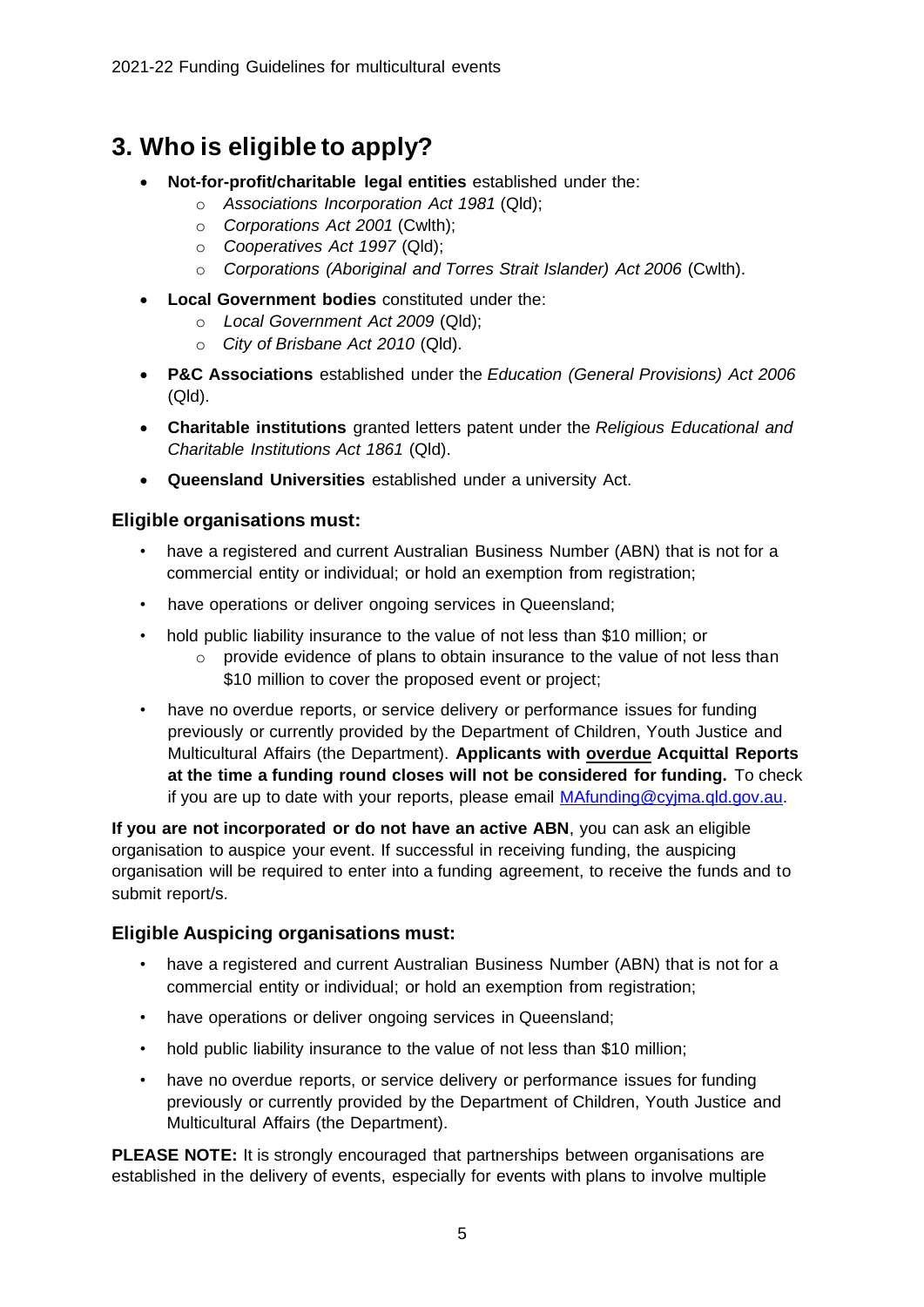community groups or with similar nature to be held in close proximity. Partnerships are important for fostering innovation, cross-cultural collaboration and whole-of-community engagement in building a united, harmonious and inclusive Queensland.

To explore partnering opportunities with community associations, cultural groups, and community organisations across Queensland, you can visit the My Community Directory website at [www.mycommunitydirectory.com.au/Queensland,](http://www.mycommunitydirectory.com.au/Queensland) or the Multicultural Resource Directory at [https://www.cyjma.qld.gov.au/multicultural-affairs/multicultural](https://www.cyjma.qld.gov.au/multicultural-affairs/multicultural-communities/queensland-multicultural-resource-directory)[communities/queensland-multicultural-resource-directory.](https://www.cyjma.qld.gov.au/multicultural-affairs/multicultural-communities/queensland-multicultural-resource-directory) 

**PLEASE NOTE:** Applications under the Celebrating Multicultural Queensland program must demonstrate that it will engage people from culturally and linguistically diverse backgrounds, including people who arrived in Australia as migrants or refugees, people seeking asylum, and members of diverse cultural groups as:

- partnering organisations in the planning and delivery process
- the target audience/participants for the event

### <span id="page-5-0"></span>**4. Who is not eligible to apply?**

- Individuals or commercial entities
- Queensland State Schools
- Queensland Government departments, agencies and statutory authorities
- Australian Government departments, agencies and statutory authorities
- Organisations based outside of Queensland who do not provide services in Queensland

### <span id="page-5-1"></span>**5. Multicultural Events**

#### <span id="page-5-2"></span>**Funding purpose**

**Promotion of intercultural connections and inclusion** – the bringing together of the cultures of people from many backgrounds forms an integral part of Queensland's identity. Events should aim to build capacity to promote and celebrate the benefits of multiculturalism, supporting inclusive, harmonious and united communities.

#### <span id="page-5-3"></span>**Funding outcomes**

- Events that welcome people from diverse cultural backgrounds into local communities and to increase their sense of belonging.
- Events that promote an increased understanding and acceptance of small and emerging communities and new arrivals across the wider community.
- Events that celebrate, promote and increase opportunities for intercultural connections within local communities and across Queensland.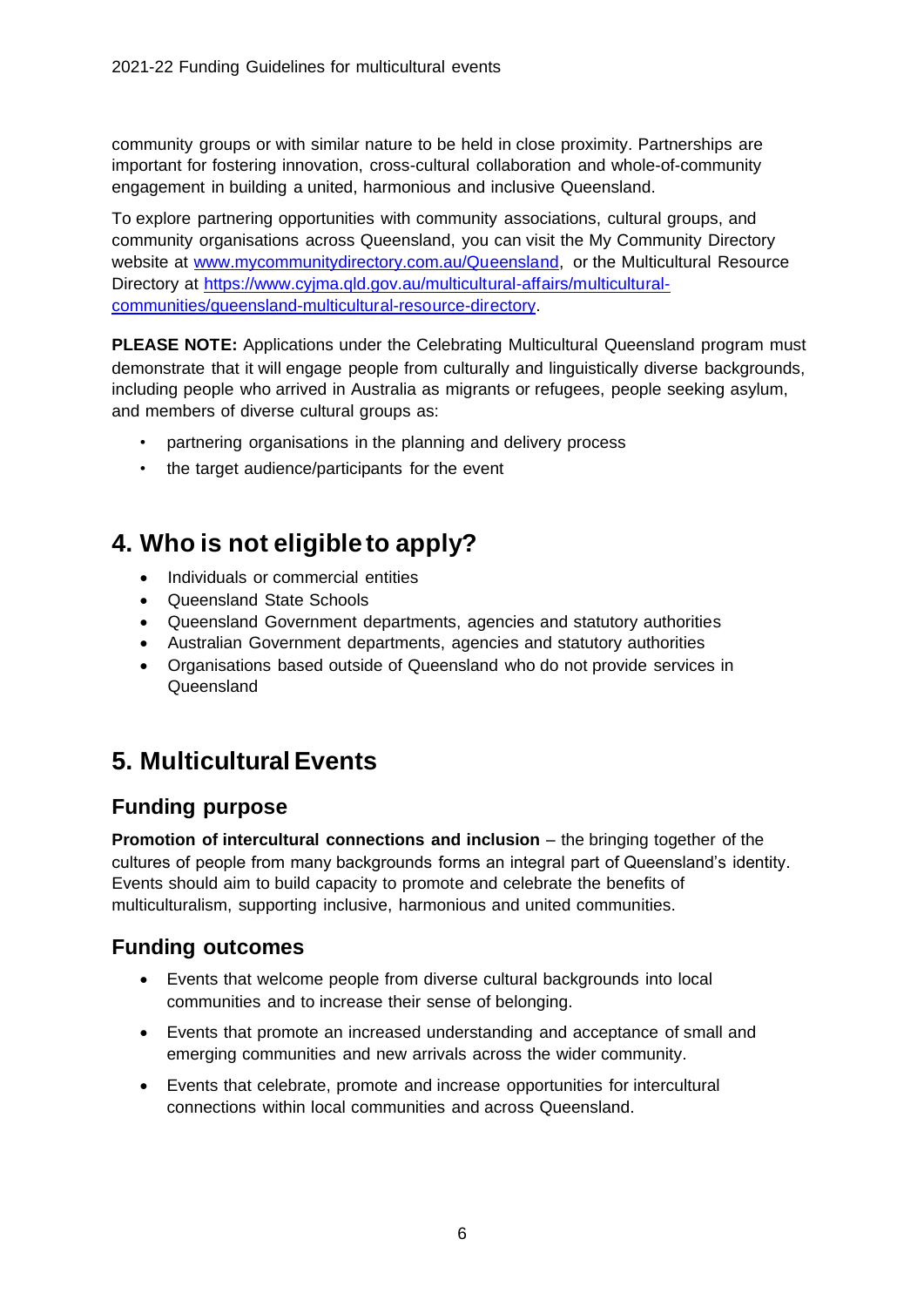#### <span id="page-6-0"></span>**Grant levels**

The maximum grant levels are set at:

- **\$10,000** (excluding GST) for Category One events (see [6. Funding Criteria\)](#page-6-1).
- **\$20,000** (excluding GST) for Category Two events (see [6. Funding Criteria\)](#page-6-1).

**Successful applications may not receive the requested level of funding.**

Funding allocations will be based on merit, how strongly each application addresses the funding objectives and criteria, the applicant organisation's capacity to plan and deliver the proposed event, geographic and demographic spread of available funds, contributions committed by an applicant organisation and/or level of funding obtained from other sources, as well as justification of budget items.

### <span id="page-6-1"></span>**6. Funding Criteria**

#### <span id="page-6-2"></span>**Category One Events**

| <b>Mandatory Criteria</b>              |                                                                                                                                                                                                                                                                                                                                                                             | <b>Desirable Criteria</b><br>Not essential will strengthen the application                                                                                                                                                                                |
|----------------------------------------|-----------------------------------------------------------------------------------------------------------------------------------------------------------------------------------------------------------------------------------------------------------------------------------------------------------------------------------------------------------------------------|-----------------------------------------------------------------------------------------------------------------------------------------------------------------------------------------------------------------------------------------------------------|
| ٠<br>$\circ$<br>$\bullet$<br>$\bullet$ | Demonstrates how the event will align with the<br>Multicultural Queensland Charter, promoting:<br>improved intercultural understanding<br>engagement among people from diverse<br>$\circ$<br>cultural groups<br>an inclusive and welcoming Queensland<br>$\circ$<br>Presents a justified and realistic budget.<br>Must be open to the general public, in a public<br>venue. | Demonstrates practical strategies to<br>strengthen the event's funding base to<br>increase sustainability.<br>Presents a realistic budget with financial<br>contribution (both cash and in-kind) from<br>the applicant organisation and other<br>sources. |

### <span id="page-6-3"></span>**Category Two Events**

| <b>Mandatory Criteria</b>                                                                                                                                                                                                                | <b>Desirable Criteria</b><br>Not essential will strengthen the application                                                                                     |
|------------------------------------------------------------------------------------------------------------------------------------------------------------------------------------------------------------------------------------------|----------------------------------------------------------------------------------------------------------------------------------------------------------------|
| A large scale/established event that has been<br>undertaken:<br>annually in the past five years; or<br>$\circ$<br>biennially in the past six years<br>$\circ$                                                                            | Demonstrates practical strategies to<br>٠<br>strengthen the event's funding base to<br>increase sustainability and support<br>further expansion in the future. |
| with an average attendance of:<br>٠<br>8,000 or more (applicable for events in<br>$\Omega$<br>Brisbane, Logan and Gold Coast regions)<br>5,000 or more (applicable for events outside<br>$\Omega$<br>of Brisbane, Logan and Gold Coast). |                                                                                                                                                                |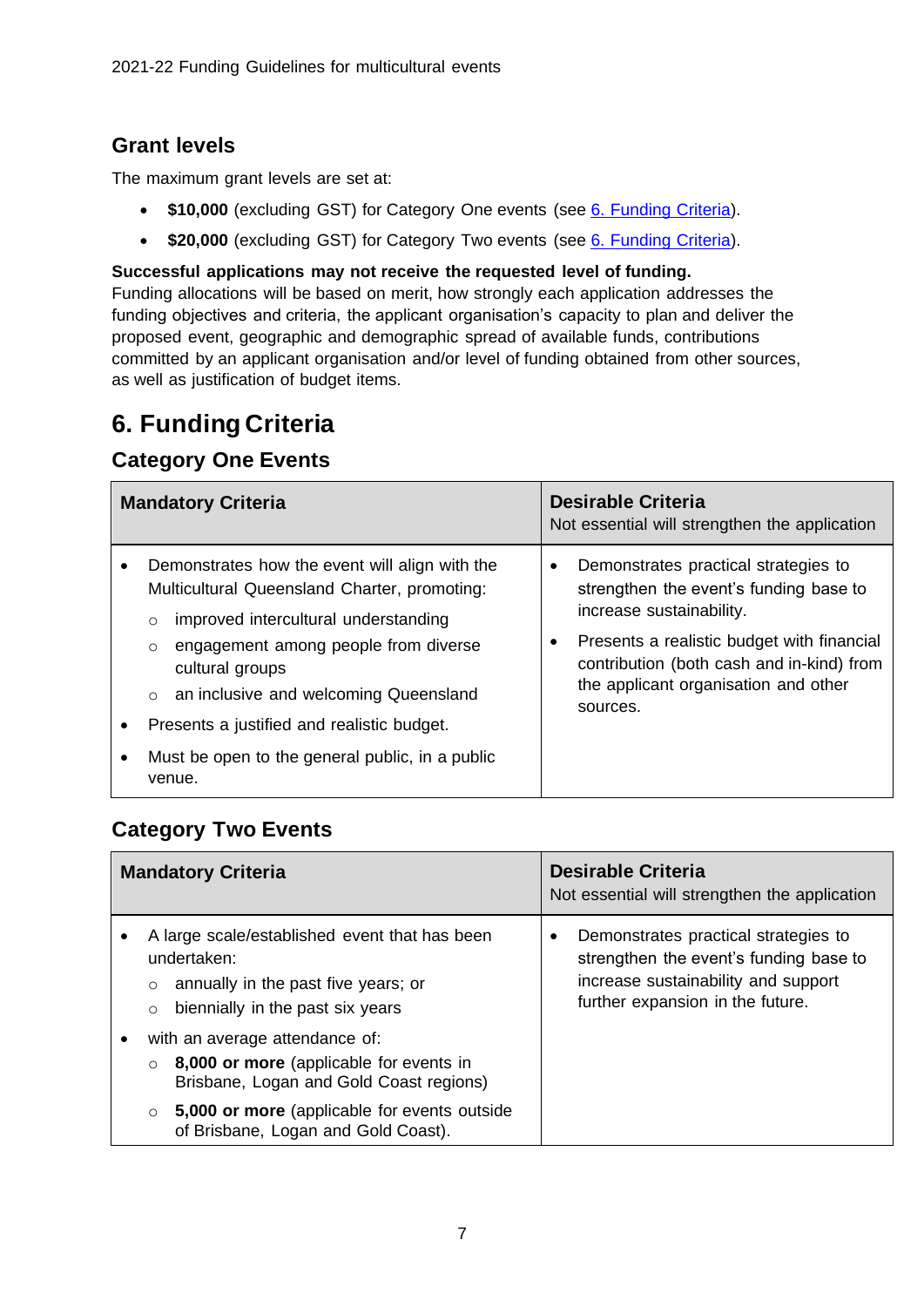| ٠ | Demonstrates strong community support, and how<br>the event will align with the Multicultural<br>Queensland Charter; promoting:                                          |  |
|---|--------------------------------------------------------------------------------------------------------------------------------------------------------------------------|--|
|   | improved intercultural understanding<br>$\circ$<br>increased engagement among diverse cultural<br>$\circ$<br>groups<br>an inclusive and welcoming Queensland.<br>$\circ$ |  |
|   | Demonstrates the event engages people from<br>multiple cultural groups in the planning and<br>delivery process and are actively involved in the<br>event.                |  |
| ٠ | Presents a justified and realistic budget with<br>financial contribution (both cash and in-kind) from<br>the applicant organisation and other sources.                   |  |
|   | Must be open to the general public, in a public<br>venue.                                                                                                                |  |

**Funding rounds under the CMQ program are extremely competitive due to the high volume of applications received. Applicants are encouraged to seek funding for their events from multiple sources.** 

### <span id="page-7-0"></span>**7. What can CMQ funding be used for?**

- **Non-recurrent salaries and on-costs** for fixed term or short-term/casual workers for the purpose of the event delivery *capped at 50% of the funding from the CMQ program*
- **Equipment and venue hire** *capped at up to \$5,000 of the funding from the CMQ program*
- **Advertising and marketing** of the event *capped at up to \$3,000 of the funding from the CMQ program*
- **Food and Catering** *capped at up to \$1,000 of the funding from the CMQ program*
- **Transport hire** to reduce barriers for people to attend the event *capped at up to \$500 of the funding from the CMQ program*
- **Costs of materials** that are required for the event
- **Telecommunication**
- **Other administration**.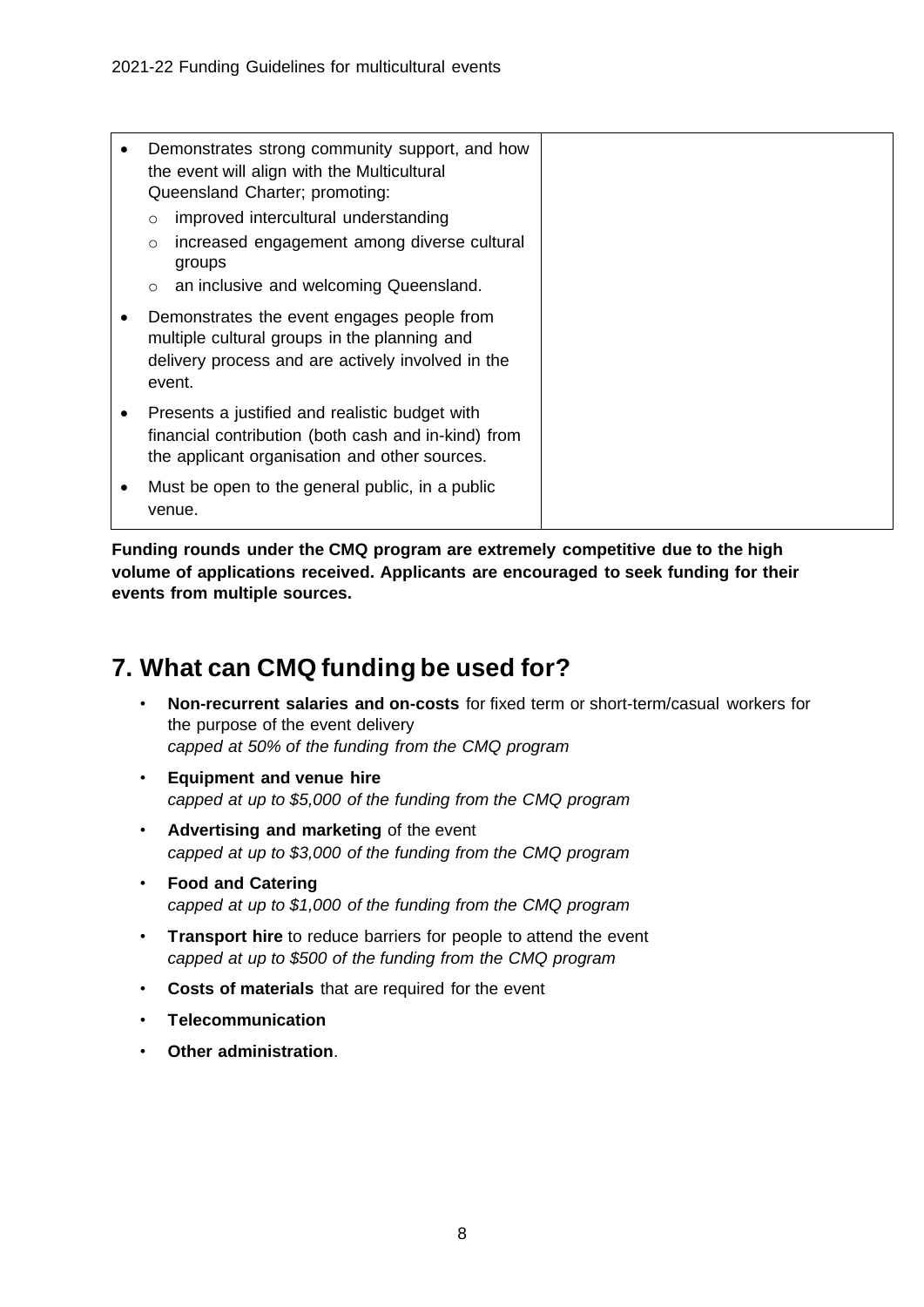### <span id="page-8-0"></span>**8. What can't CMQ funding be used for?**

- **Capital expenditure** for equipment of any kind, for example:
	- o the purchase, repair, extension or renovation of buildings
	- o the purchase of:
		- − motor vehicles
		- − stage/venue equipment
		- − musical instruments
		- − costumes or uniforms
		- − office equipment such as computers, photocopiers
		- − devices of any kind
- **Accommodation costs**
- **Non justified travel costs**, including **airfares, fuel, and event planning travel costs.**
- **Any recurrent costs**, for example:
	- o ongoing staff costs
	- o established positions within the organisation
	- o core functions of the organisation.
- **Prizes, trophies, awards, donations, gifts or souvenirs**
- **Costs that are not essential or not related to the proposed event**
- **Retrospective funding** for event activities already underway or delivered.

### <span id="page-8-1"></span>**9. What applications will not be funded?**

- Applications that **fail to address the program objective, priorities and mandatory funding criteria**.
- **Applications seeking funding for multiple events** for example, an application seeking funding for a New Year event, a Spring Festival and an Independence Day celebration. A separate application must be submitted for each individual event.
- Applications from **ineligible applicants**.
- Events that have a **focus on competitions, commercial or fundraising activities**.
- Events that have a **focus on business connections.**
- Events that have a **focus on celebrating an anniversary or milestone of the applicant organisation.**
- Events that **solely focus on celebrating clients of the applicant service provider.**
- Events held **outside of Queensland**.
- Events that have been **fully funded by another funding agency**.
- **Conferences, research** and **academic studies**.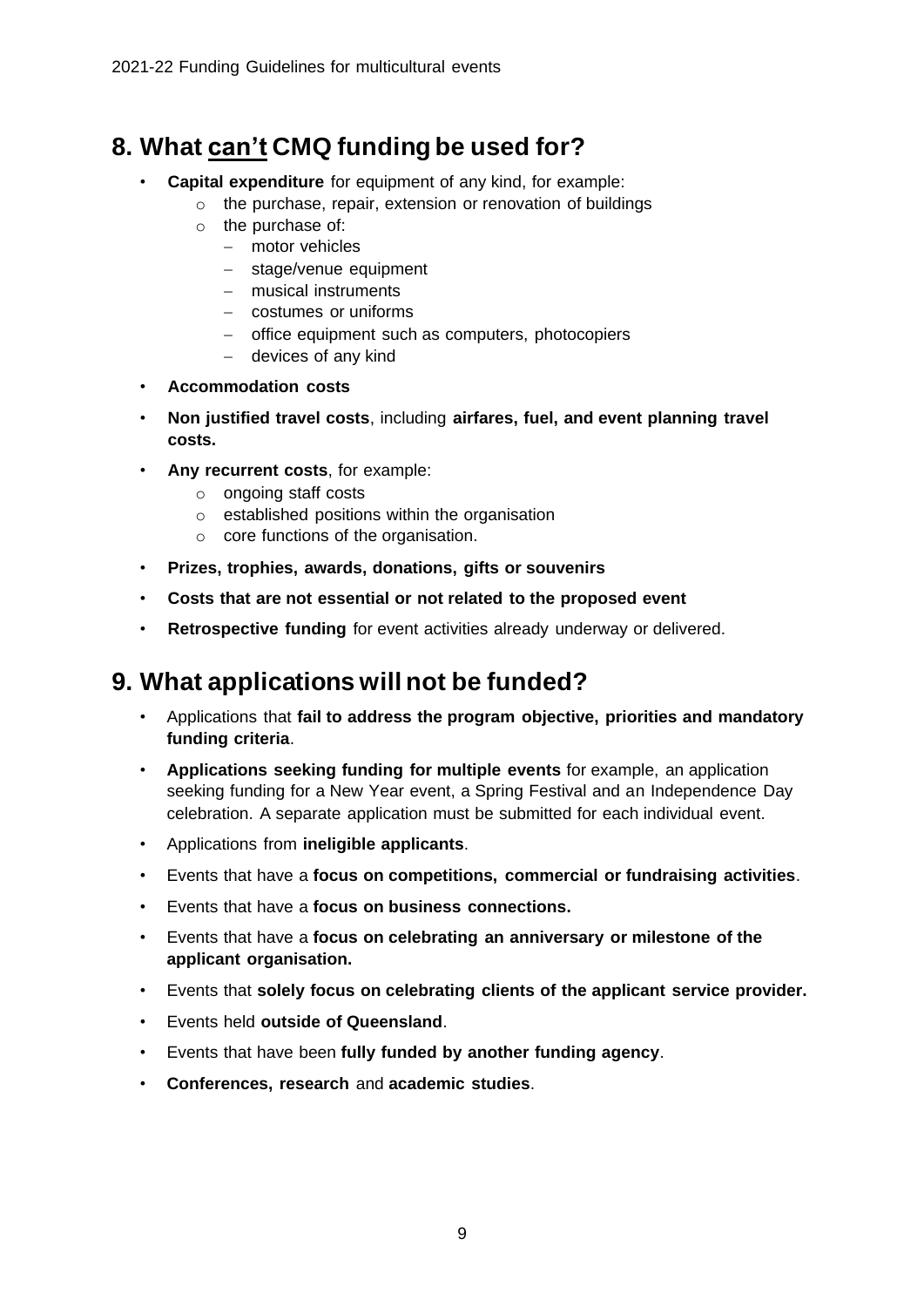### <span id="page-9-0"></span>**10. What reporting will I need to do if successful?**

You will be required to submit an acquittal report to the Department within 6 weeks (42 days) of completing your funded activity. Applications must be submitted online through SmartyGrants.

The acquittal report collects information about program outcomes including cultural, social and economic returns on investment.

It is recommended that you familiarise yourself with the acquittal report before you submit your application, so you understand the obligations which come with government funding.

A sample acquittal report is available at [www.cyjma.qld.gov.au/cmq-program](http://www.cyjma.qld.gov.au/cmq-program)

The Department may request the return of grant funds if they are unspent at the time of acquittal, or due to breaches of the funding Guidelines.

### <span id="page-9-1"></span>**11. How to apply**

**Ensure you carefully read these Guidelines to determine whether your application meets the program requirements.**

Applications are submitted online through SmartyGrants at

[https://maq.smartygrants.com.au.](https://maq.smartygrants.com.au/) Visit the Celebrating Multicultural Queensland Program website at [www.cyjma.qld.gov.au/cmq-program](http://www.cyjma.qld.gov.au/cmq-program) for more information, including access to the application form, a help guide to assist you complete and submit your form, and contact details for any technical issues.

Please ensure you start completing your application and seeking supporting information early. This will ensure you have adequate time to gather information and supporting documentation to submit a completed application by the closing date.

You will receive an acknowledgement email from SmartyGrants once you have successfully submitted your application. **If you do not receive an acknowledgement email, your application has not been submitted**. Check your application for errors and resubmit. If your application does not submit, contact SmartyGrants Technical Support on (03) 9320 6888.

**Applications, and supporting documentation, will not be accepted after the closing date.**

### <span id="page-9-2"></span>**12. How will applications be assessed?**

An initial check will be conducted by the Department to ensure eligibility of the applicant and the application aligns with the funding requirements.

Eligible applications will be progressed to an **independent Grants Assessment Panel** for assessment, with each application assessed against the following criteria to determine whether to recommend for funding.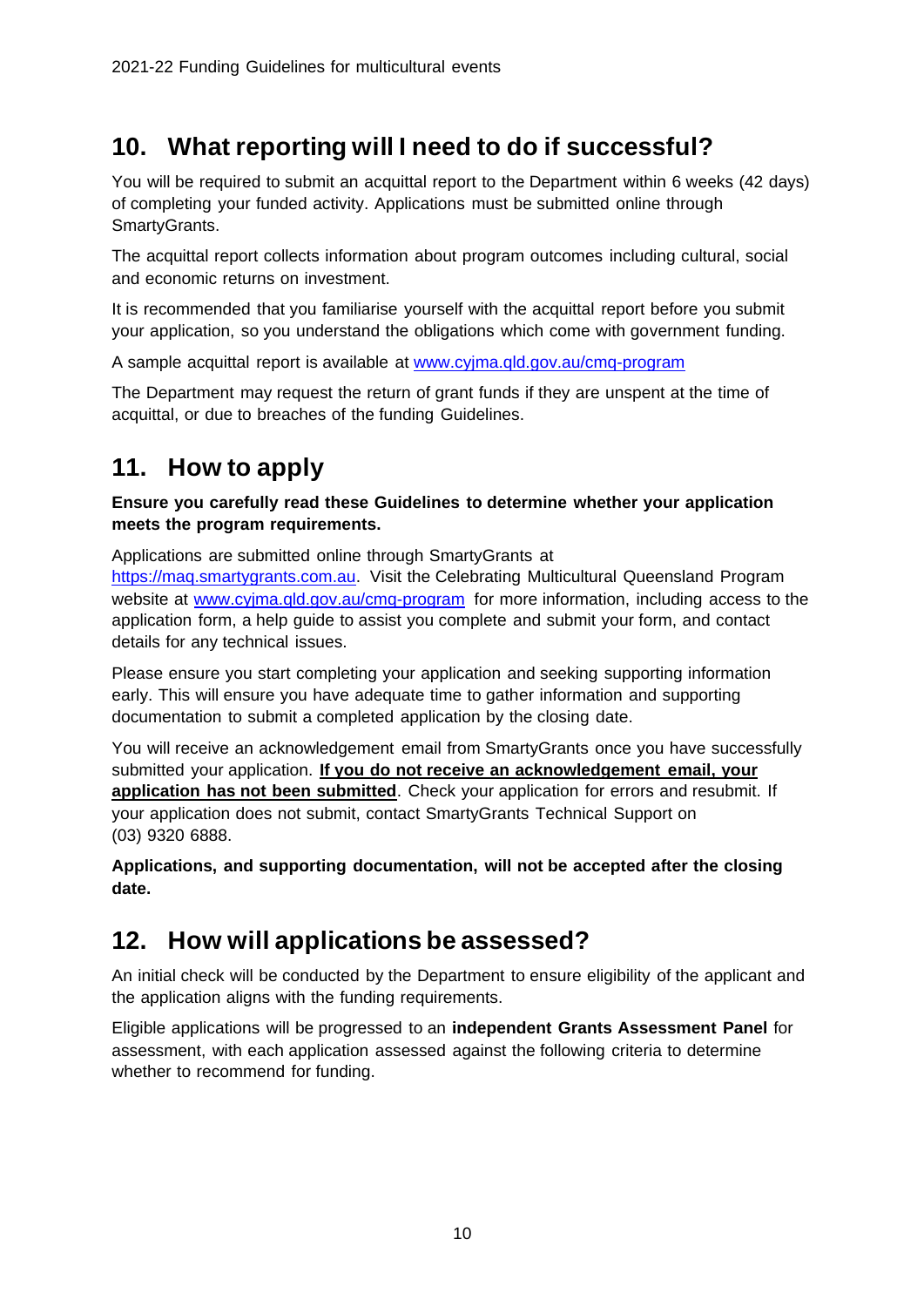#### **Assessment criteria:**

- **Addressing funding objective and criteria**
	- o The extent to which the proposed event aligns with the funding objective, one or more of the funding outcomes and addresses the mandatory criteria.
- **Benefits and delivery of the event**
	- $\circ$  The application is inclusive, based on sound evidence of need, is clear about the outcomes to be achieved, and demonstrates how the event is to be delivered.

#### • **Value for money/cost effectiveness**

 $\circ$  The extent to which the event has been costed realistically (justification of budget items) and provides value for money as demonstrated in the event budget.

If a proposed event has obtained funding from other sources, these funds must be outlined in the proposed budget. Applicants may be asked to submit further details or provide clarification during the assessment process.

The Grants Assessment Panel recommends funding allocations through a merit-based process, taking into consideration how strongly the application addresses the above criteria, the applicant's capacity to plan and deliver the proposed event and the geographic and demographic spread of available funds.

### <span id="page-10-0"></span>**13. Funding decisions**

The process of assessment and decision making takes several months. Funding outcomes for multicultural events under the Celebrating Multicultural Queensland program will be announced by the Minister for Multicultural Affairs.

All applicants will be notified by email of the outcome of their application. Refer to the website at www.cyjma.gld.gov.au/cmg-program for relevant information and public notices.

#### **Funding decisions are final and unsuccessful applications will not be re-considered.**

Due to high demand, successful applicants may be offered a lower amount of funding than requested. In instances where the funding approved is less than the requested amount, negotiation of the event scope may be required to ensure the event is still viable with the funding offer.

**As the Celebrating Multicultural Queensland program is highly competitive, and funding is provided through a merit-based process, there is no guarantee that previously successful recipients will receive funding.**

#### <span id="page-10-1"></span>**Successful applications**

**All applicants successful** in receiving funding will be required to:

- **1. enter into a funding agreement and comply with the terms and conditions** of the agreement, including complying with relevant laws and regulations in the delivery of the event:
	- $\circ$  complying with relevant requirements if working with children such as a Blue Card, and child protection policies and procedures;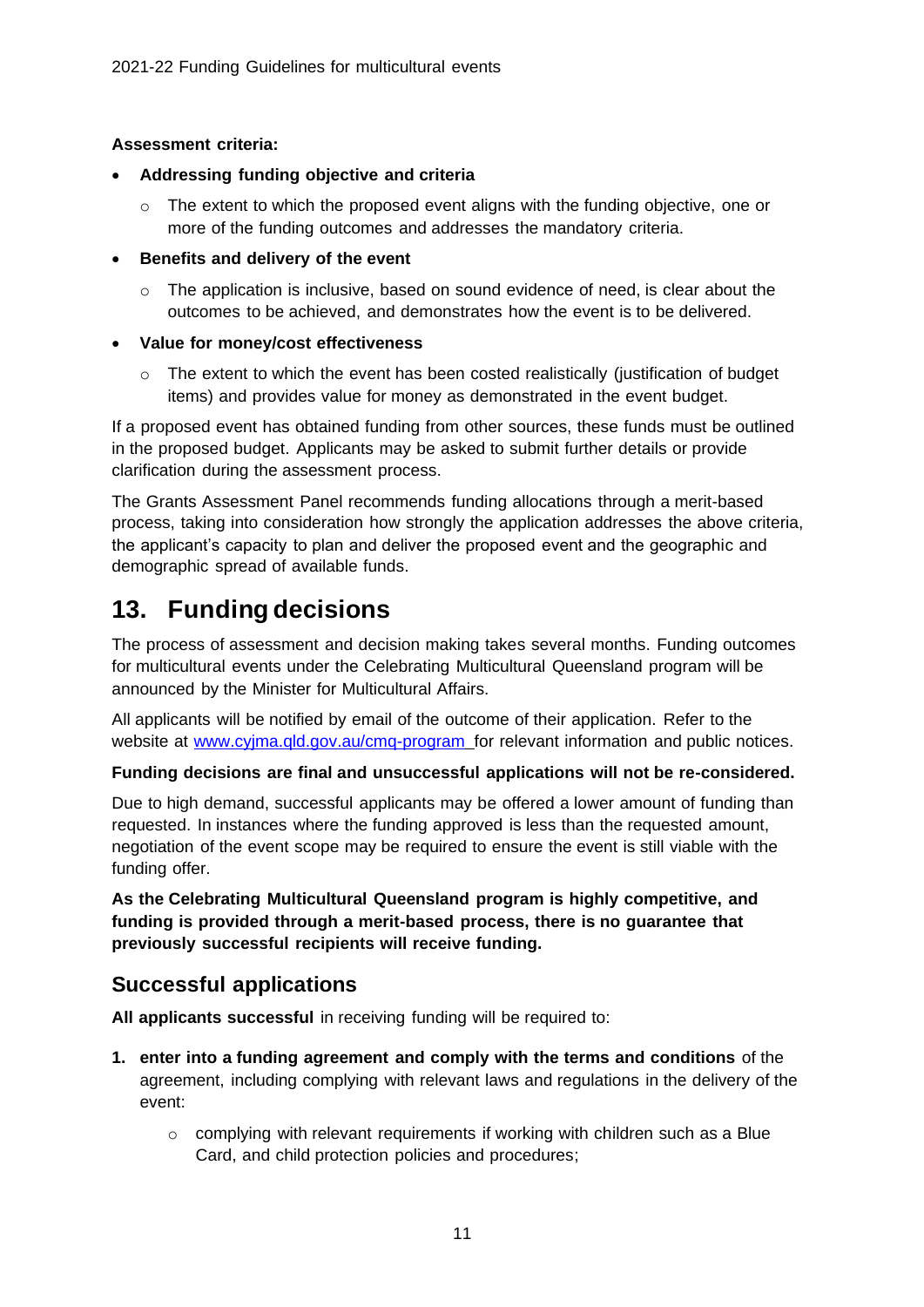- $\circ$  complying with the principles of the Human Services Quality Standards to take into consideration the rights and individual needs of participants. Visit [https://www.dsdsatsip.qld.gov.au/our-work/human-services-quality](https://www.dsdsatsip.qld.gov.au/our-work/human-services-quality-framework/overview-standards)[framework/overview-standards](https://www.dsdsatsip.qld.gov.au/our-work/human-services-quality-framework/overview-standards) for more information;
- $\circ$  complying with [COVID-Safe Events](https://www.covid19.qld.gov.au/government-actions/covid-safe-events) practices and social distancing requirements as set out by the Queensland Government. Visit <https://www.covid19.qld.gov.au/government-actions/covid-safe-events> for more information;
- o before accepting, read the funding agreement carefully, including funding deliverables, to ensure all information is correct.

Visit [www.cyjma.qld.gov.au/cmq-program](http://www.cyjma.qld.gov.au/cmq-program) for an example funding agreement and the terms and conditions.

- **2. complete funding documentation** and return to the department, including:
	- an **Electronic Funds Transfer form** that provides the Department with the organisation's bank account details required for the direct deposit of the funds;
	- o **if registered for GST**, an **Agreement to Issue Recipient Created Tax Invoice form** which allows the Department to create an invoice on the organisation's behalf;
	- o **if not registered for GST**, issue an **invoice** to the Department for the funding approved

**Completing and returning the above forms to the Department by the due date indicates acceptance of the funding.** Successful applicants who do not submit the completed forms by the due date are indicating their non-acceptance of the funding and the offer may be withdrawn.

- **3. acknowledge the Queensland Government funding** with the use of the Queensland Government crest on all promotional material associated with the funded event or project. The files for the crest will be provided to you by the Department.
- **4. invite the Minister for Multicultural Affairs to funded events,** as the Minister would welcome an opportunity to participate, if available. The Department will provide contact details for sending an invitation.
- **5. submit an online Acquittal Report within six weeks after delivery of the funded event.** Funding recipients will receive email notification when the report template has been attached to the funding application in SmartyGrants. The report must be submitted by the specified due date.
- **6. request approval from the Department at least 28 days before the event for any proposed changes to the funded activity** (as outlined in the application), including any changes to the activity title, dates, locations, proposed attendance, funded activities or scope.
	- o The organisation **must receive approval from the Department BEFORE any changes can be implemented**.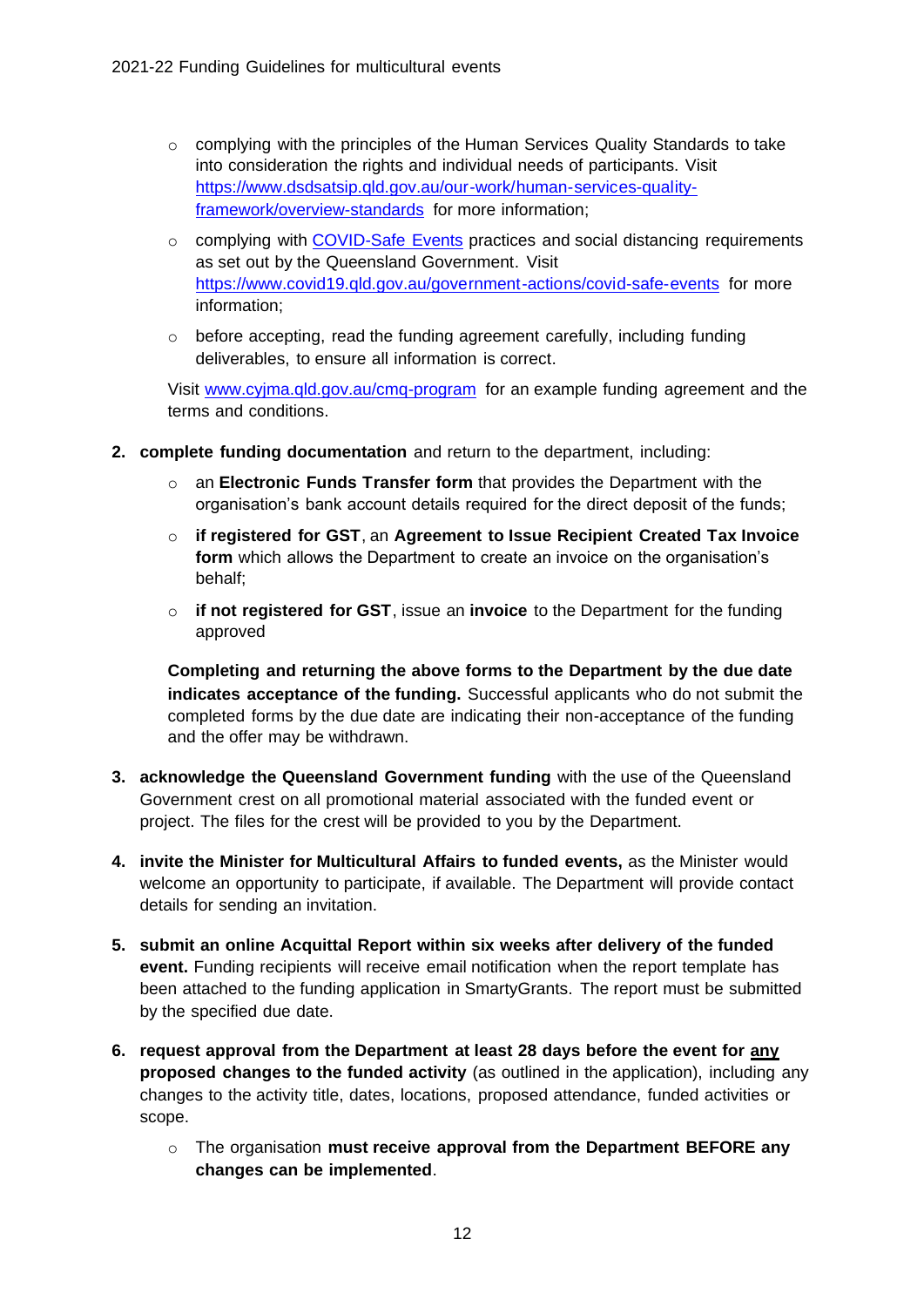- o The organisation **must also immediately advise of the cancellation of the event**.
- o **It is extremely important** the organisation notify and receive approval for any changes as not to do so will be a breach of the funding agreement and may require the organisation to return all funding.

Successful applications may be advertised in Queensland Government publications and websites. An applicant must inform the Department if the organisation does not want their contact information made public.

If an organisation is receiving funding through the Department of Children, Youth Justice and Multicultural Affairs for the first time, and has any queries about requirements under the funding agreement, please contact the Department for advice via [MAfunding@cyjma.qld.gov.au.](mailto:MAfunding@cyjma.qld.gov.au)

#### <span id="page-12-0"></span>**Unsuccessful applications**

All applicants unsuccessful in receiving funding:

- will receive feedback in their notification letter;
- can contact the **Community Funding Access Advisor** at Multicultural Australia Ltd on (07) 3337 5400 or email [amelias@multiculturalaustralia.org.au](mailto:amelias@multiculturalaustralia.org.au) who can assist in identifying other possible funding options;
- may refer to **[16. Other funding options](#page-14-0)** for links to other funding program opportunities.

### <span id="page-12-1"></span>**14. Assistance**

If after reading these Guidelines you still have questions, you can contact the Department of Children, Youth Justice and Multicultural Affairs by emailing [MAfunding@cyjma.qld.gov.au.](mailto:MAfunding@cyjma.qld.gov.au)

If you need advice on developing a funding application, or if you require information about other sources of funding, you can contact the **Community Funding Access Advisor** at Multicultural Australia Ltd on (07) 3337 5400 or email [amelias@multiculturalaustralia.org.au.](mailto:amelias@multiculturalaustralia.org.au)  Multicultural Australia Ltd is independent of the grant assessment processes.

If you need assistance with your SmartyGrants account, contact SmartyGrants Technical Support on (03) 9320 6888 or [service@smartygrants.com.au.](mailto:service@smartygrants.com.au)  Support Desk Hours: 9:00am - 5:00pm AEST, Mon - Fri.

#### <span id="page-12-2"></span>**Need help in your language?**



If you have difficulty understanding this publication or other funding documents and need language assistance, please call **1800 512 451** and ask for an interpreter.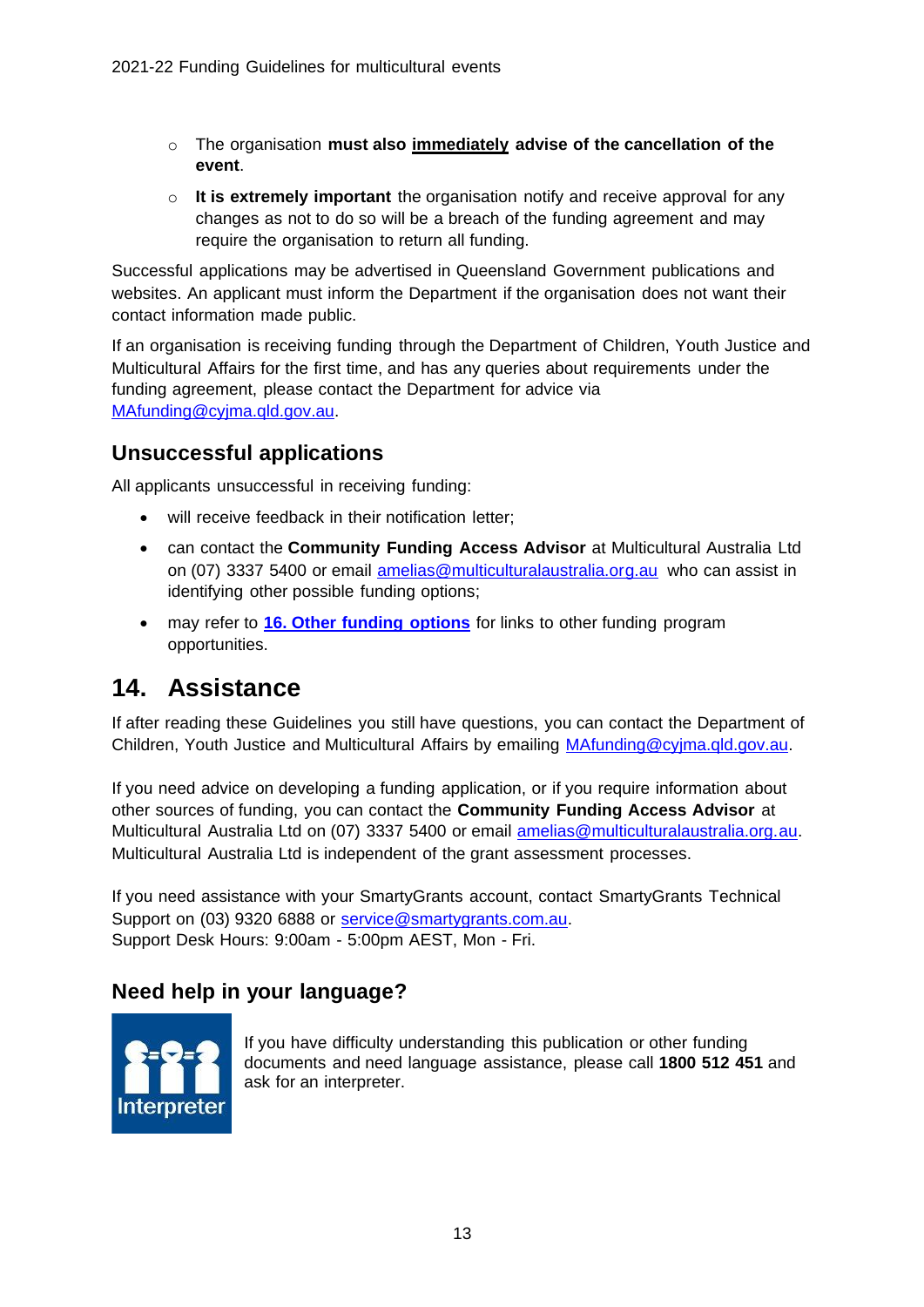### <span id="page-13-0"></span>**15. Help with running successful events**

#### <span id="page-13-1"></span>**COVID Safe Events**

Due to COVID-19, certain COVID Safe requirements are required for staging of public events. Events must operate in accordance with the [Restrictions on Businesses, Activities](https://www.health.qld.gov.au/system-governance/legislation/cho-public-health-directions-under-expanded-public-health-act-powers/business-activity-undertaking-direction)  [and Undertakings Direction.](https://www.health.qld.gov.au/system-governance/legislation/cho-public-health-directions-under-expanded-public-health-act-powers/business-activity-undertaking-direction)

**For the latest information on COVID safe event planning, visit:**

• [https://www.covid19.qld.gov.au/government-actions/covid-safe-events.](https://www.covid19.qld.gov.au/government-actions/covid-safe-events)

#### <span id="page-13-2"></span>**Events in Queensland, Best Practice Guidelines for event delivery in Queensland**

To assist event organisers, the Department of the Premier and Cabinet (DPC) has produced the *Events in Queensland, Best Practice Guidelines for event delivery in Queensland* which is available for download [here.](https://www.qld.gov.au/about/events-awards-honours/events/running-events/)

The document outlines guiding principles for event organisers interacting with the Queensland Government and local government authorities to enable them to successfully plan and manage an event. While the guidelines are targeted toward medium sized events, they could be used for most event types. DPC has also produced a range of supporting template documents to assist event and festival organisers. They cover aspects such as the event budget along with event management, marketing and communications, risk management and event site plans.

These templates are provided as support and guidance materials only and can be found on their [website.](https://www.qld.gov.au/about/events-awards-honours/events/running-events/)

#### <span id="page-13-3"></span>**Queensland Events Guide**

Tourism and Events Queensland (TEQ) have produced the *Queensland events guide* to encourage, foster and develop events in Queensland, and which is available to view or download [here.](https://teq.queensland.com/industry-resources/how-to-guides/queensland-events-guide)

The comprehensive resource has been designed to assist local event organisers through the various phases of an event's lifecycle, to ensure they are equipped to stage the best event possible. It provides advice on everything leading up to an event, event delivery and sustainability, through to post-event activities, whilst highlighting the important link between events and tourism.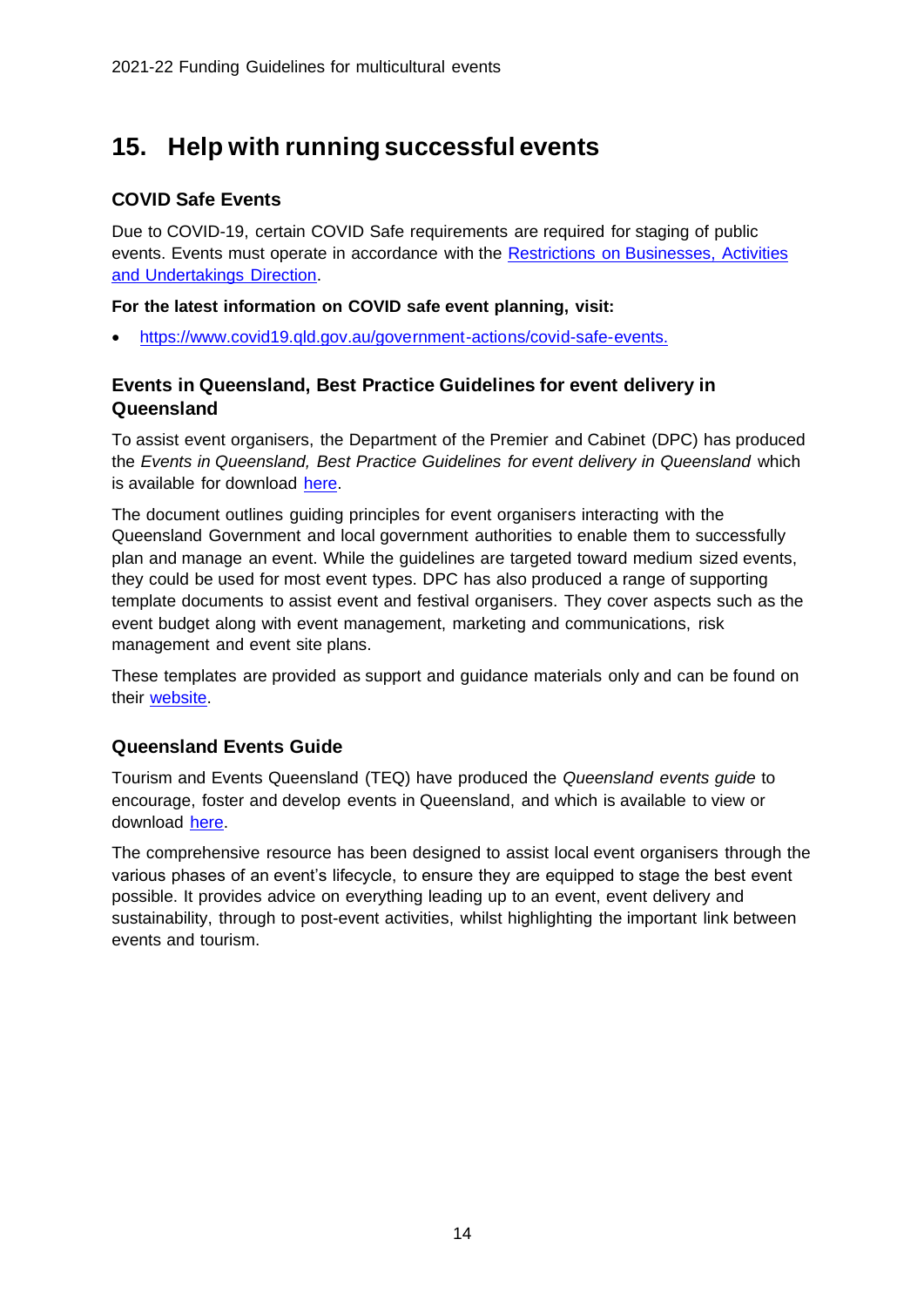### <span id="page-14-0"></span>**16. Other funding options**

Information about a range of funding programs or grants opportunities that are managed by the different levels of government and private sectors can be found at the following sites:

**Australian Government** – Funding programs available within the Australian Government. <https://www.communitygrants.gov.au/>

<https://www.business.gov.au/Grants-and-Programs>

**Queensland Government** – Funding programs available within the Queensland Government.

[http://www.grants.services.qld.gov.au](http://www.grants.services.qld.gov.au/)

**Local Government** – Contact details for local councils to discuss funding programs available.

[https://www.statedevelopment.qld.gov.au/local-government/local-government](https://www.statedevelopment.qld.gov.au/local-government/local-government-directory/search-the-local-government-directory)[directory/search-the-local-government-directory](https://www.statedevelopment.qld.gov.au/local-government/local-government-directory/search-the-local-government-directory)

**Other funding programs** – Government and Philanthropic funding opportunities available. [https://www.multiculturalaustralia.org.au/grants\\_list](https://www.multiculturalaustralia.org.au/grants_list)

### <span id="page-14-1"></span>**17. Glossary of Terms**

#### **Acquittal**

A report that ensures grant recipients have administered grant funds responsibly and in accordance with the terms and conditions of the funding agreement. An acquittal report usually consists of a written report that summarises how the funded activity fared against the initial objectives of the grant. It also provides a financial statement detailing how the funds were spent.

#### **Auspice**

An agreement where one organisation (the 'auspicing organisation') agrees to administer funding on behalf of a group that is not incorporated (the 'auspiced organisation'). If the funding application is successful, the auspicing organisation then receives, holds, and administers the funding to the auspiced group so that the auspiced group can complete the funded activity.

#### **Biennial event**

An event occurring every two years.

#### **Conflict of Interest**

A conflict of interest is a situation in which a person or organisation is involved in multiple interests, financial or otherwise, and serving one interest could involve working against another.

#### **Criteria**

An element or standard by which the application will be judged or decided.